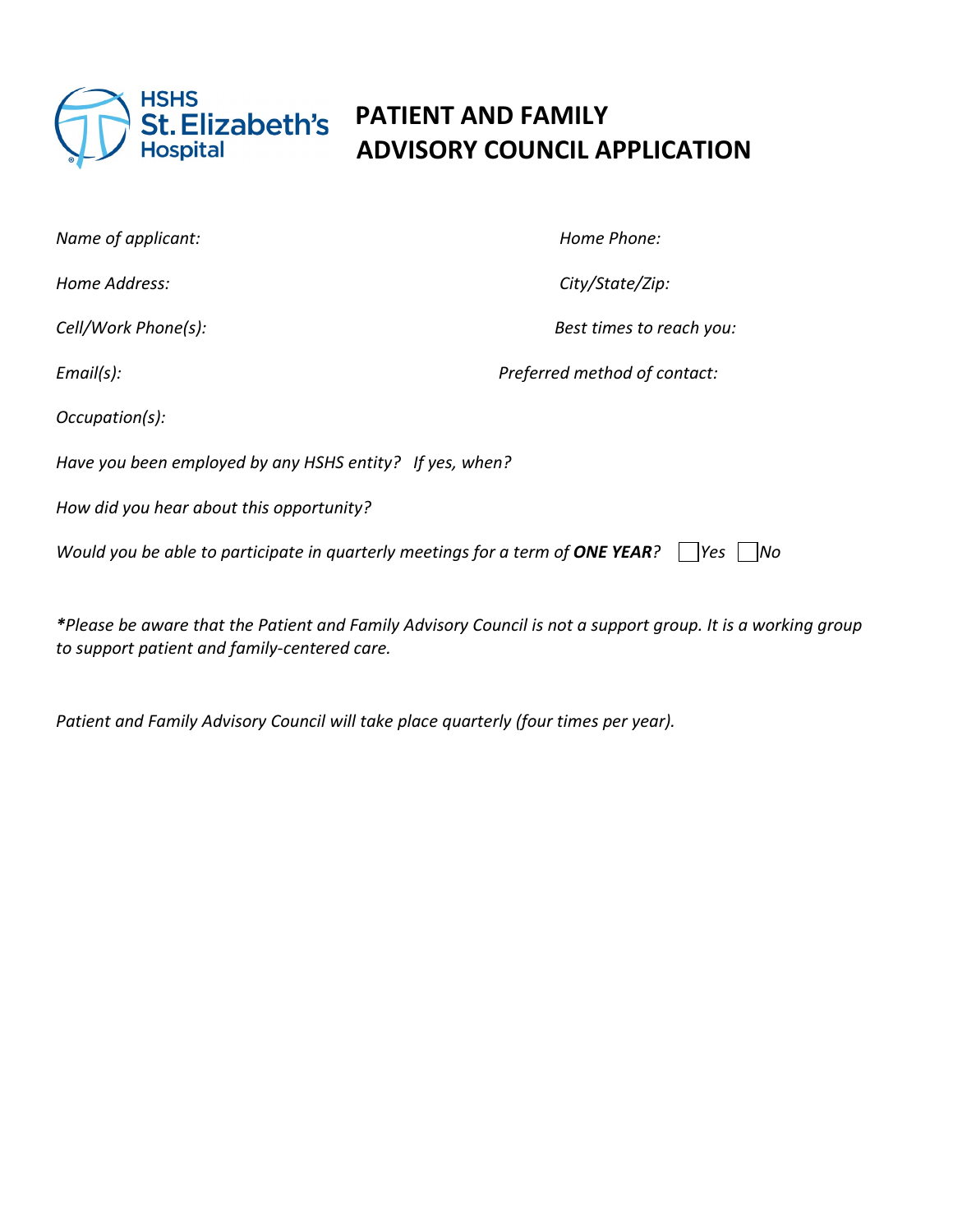

### **FATIENT AND FAMILY<br>St. Elizabeth's ADVISORY COUNCIL A ADVISORY COUNCIL APPLICATION**

*Which HSHS St. Elizabeth's Hospital service has you or your family used? Please check all that apply below. Check "Past Year" if you have used the service within the past year or "Ever Received", if you have ever used the service in the past.*

*Myself or a family member has received health care services at the following HSHS Hospital (check below):*

*HSHS St. Elizabeth's Hospital (current O'Fallon location) HSHS St. Elizabeth's Hospital (former Belleville location)*

| <b>Past Year Ever Received Services</b> |                                                                  |
|-----------------------------------------|------------------------------------------------------------------|
|                                         | <b>CARDIAC REHAB</b>                                             |
|                                         | CARDIOVASCULAR-PRAIRIE CARDIOVASCULAR                            |
|                                         | <b>CATH LAB</b>                                                  |
|                                         | <b>CT</b>                                                        |
|                                         | EEG                                                              |
|                                         | <b>EMERGENCY</b>                                                 |
|                                         | <b>ENDOSCOPY</b>                                                 |
|                                         | <b>HEMODIALYSIS</b>                                              |
|                                         | INTENSIVE CARE UNIT (ICU)                                        |
|                                         | <b>INFUSION THERAPY</b>                                          |
|                                         | INTERVENTIONAL RADIOLOGY                                         |
|                                         | LAB                                                              |
|                                         | MED/SURG                                                         |
|                                         | <b>MRI</b>                                                       |
|                                         | <b>NUCLEAR MEDICINE</b>                                          |
|                                         | PAIN MANAGEMENT                                                  |
|                                         | <b>PATHOLOGY</b>                                                 |
|                                         | TELEMETRY, UNIT A                                                |
|                                         | TELEMETRY, UNIT B                                                |
|                                         | <b>RADIOLOGY</b>                                                 |
|                                         | <b>REHAB UNIT</b>                                                |
|                                         | <b>RESPIRATORY SERVICES</b>                                      |
|                                         | <b>SLEEP DISORDERS CENTER</b>                                    |
|                                         | <b>SURGERY - INPATIENT</b>                                       |
|                                         | <b>SURGERY - OUTPATIENT</b>                                      |
|                                         | THERAPY - INPATIENT (PHYSICAL, OCCUPATIONAL, SPEECH, AUDIOLOGY)  |
|                                         | THERAPY - OUTPATIENT (PHYSICAL, OCCUPATIONAL, SPEECH, AUDIOLOGY) |
|                                         | <b>ULTRASOUND</b>                                                |
|                                         | <b>URGICARE</b>                                                  |
|                                         | <b>VASCULAR LAB</b>                                              |
|                                         | WOMEN AND INFANTS CENTER                                         |
|                                         | <b>WOMEN'S IMAGING</b>                                           |
|                                         | <b>WOUND CARE</b>                                                |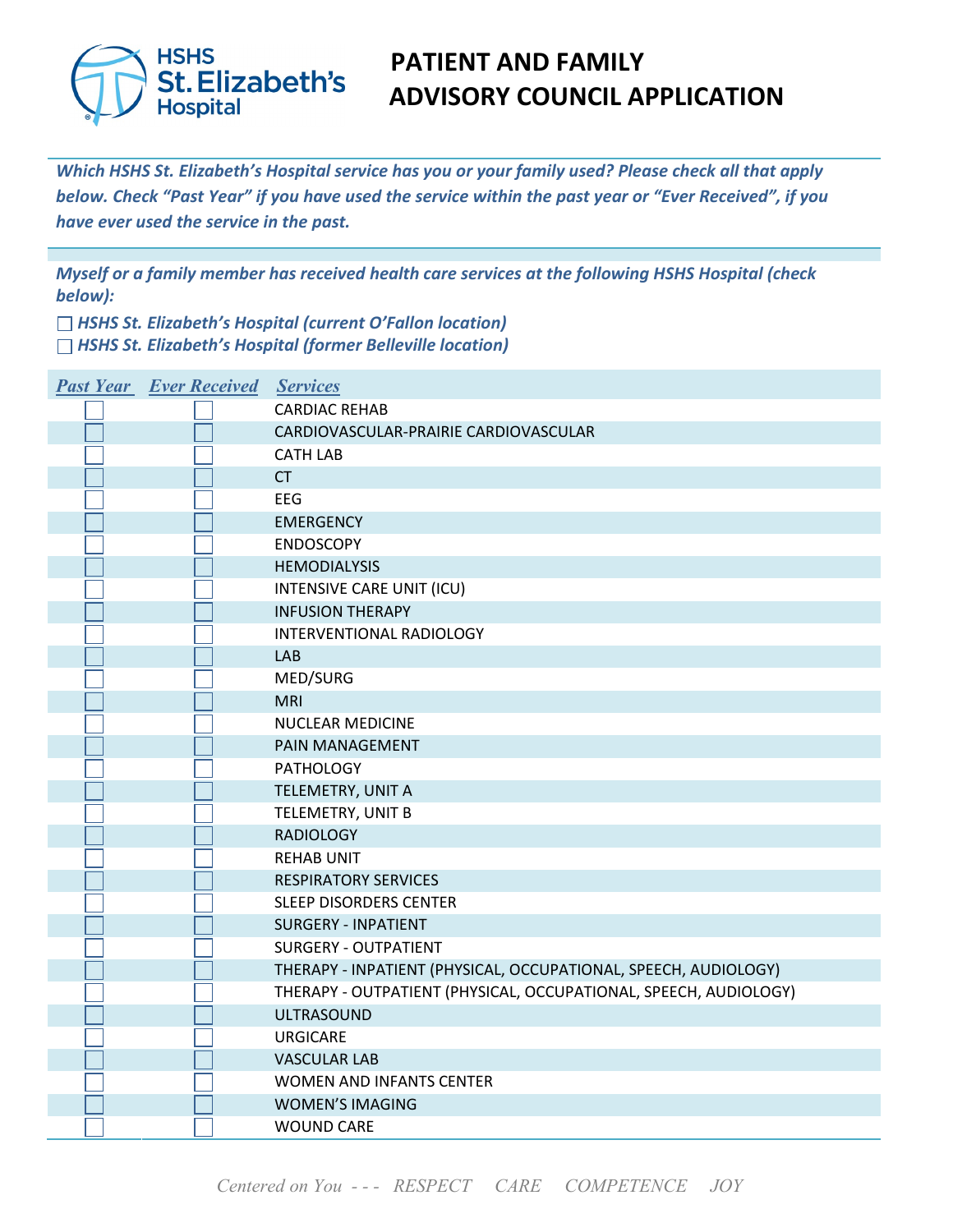

# **ADVISORY COUNCIL APPLICATION**

*Tell us a little about yourself and your family:* 

*Why would you like to be a member of the Patient and Family Advisory Council?\**

*What do you feel you could bring to the Patient and Family Advisory Council?*